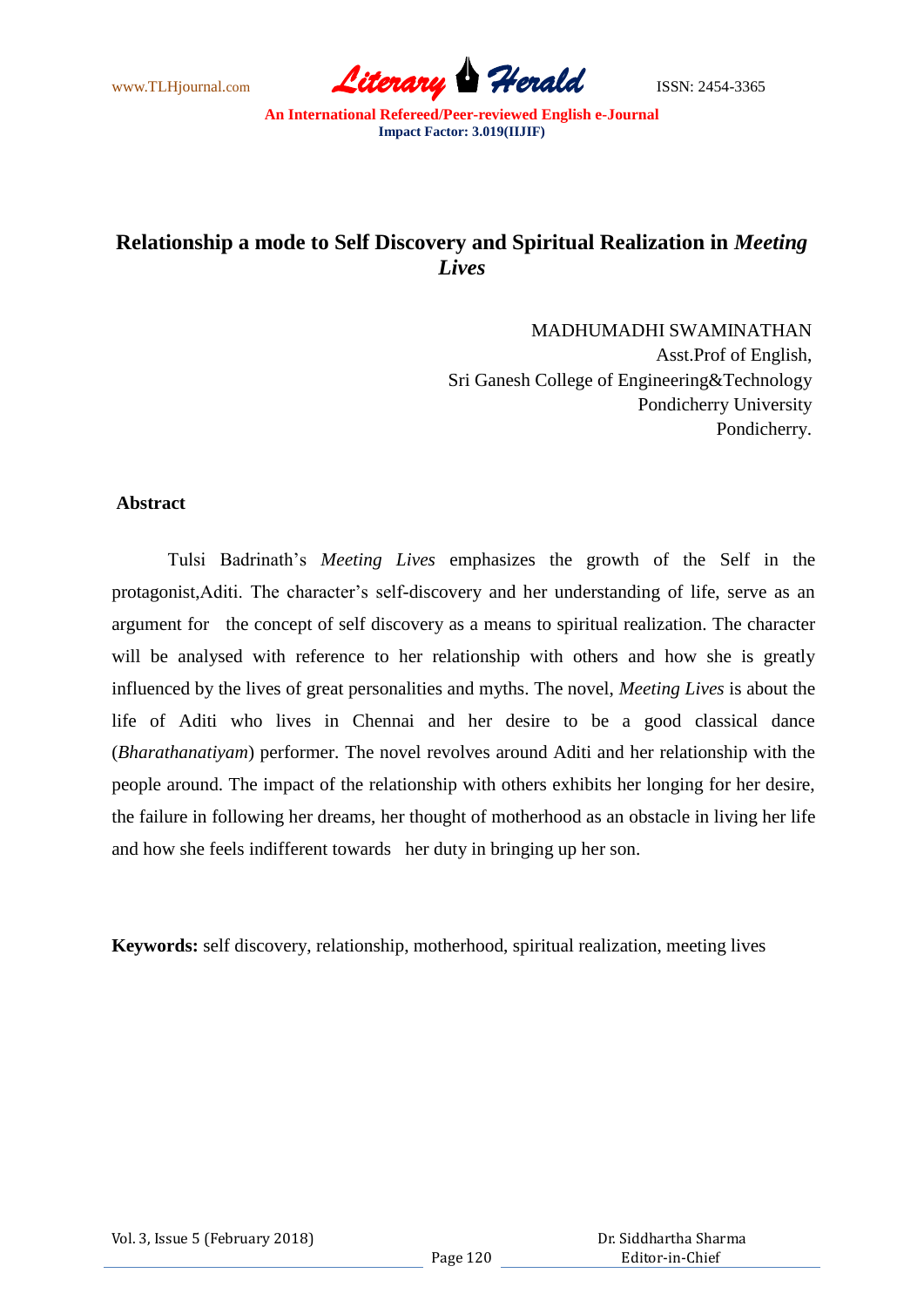

Tulsi Badrinath"s *Meeting Lives* emphasizes the growth of the Self in the protagonist, Aditi. The character's self-discovery and her understanding of life, serve as an argument for the concept of self discovery as a means to spiritual realization. The character will be analysed with reference to her relationship with others and how she is greatly influenced by the lives of great personalities and myths. The novel, *Meeting Lives* is about the life of Aditi who lives in Chennai and her desire to be a good classical dance (*Bharathanatiyam*) performer. But her desires are not achieved due to her marital life and her role as a mother. This makes her to travel into her inner self and a conflict starts as she is not able to accept the reality that she faces in her day to day life. Eventually this leads to an introspection of the self and she gets an answer to the struggle of the self in accepting the outer world. The novel revolves around Aditi and her relationship with the people around. The impact of the relationship with others exhibits her longing for her desire, the failure in following her dreams, her thought of motherhood as an obstacle in living her life and how she feels indifferent towards her duty in bringing up her son. The life and feelings of Aditi can be better understood through the following story outline.

Aditi is married to a person of her choice and has a son who captures the central focus as she tries to raise him single handily. She struggles through her period of motherhood in trying to raise Sanju. She gets disappointed with her relationship and regrets at giving up her career as a dancer for the sake of Sanju. At the same time, she finds it difficult to cope with her role of being a single mother. The routine life of Aditi runs parallel to the life of Thayee. Thayee is an elderly woman who is abandoned by her children. She lives a mean life on the street and makes her living by selling old bottles and newspapers. She influences the life of Aditi by living a life with acceptance. The only connection that can be placed between them is their loneliness. In the course of the novel, Aditi describes Aasha"s life, a friend of her, who faces the same problem of loneliness and the urge to understand the self. But Aasha's attempts fail and she undergoes depression. The life of Aasha is set as a contrast to the life of Aditi especially in the understanding of the Self. Aditi reads and hears the lives of great people who reached a level beyond the mundane human understanding. Through the knowledge of the myths and Upanishads she is able to gradually realise herself and mould her life in a good way. This shaping of the self enables her to see the self in the other. Towards the end of the novel she surrenders to the ways of life and accepts life as it comes. Aditi starts to live in peace with the self and the locale. Thus it can be said that the self discovery of Aditi is influenced by two major factors in the novel— the relationship of the characters with Aditi and the knowledge which she gains from the lives of great people, myths and philosophies. First, on Aditi's relationship with other characters, its effects in her mind, the disappointment with the locale and the ways through which these factors lead her to self discovery and self growth. The second part deals with Aditi"s reading of various philosophies and legends. Both these factors will portray how her disappointment with the outer world makes her to search for an answer which will lead her to attain self growth and self discovery.

Aditi tries hard to understand the meaning of her life and the duty she is expected to do. But the desires and the disappointment of the self interrupts her from understanding the meaning of her life. She tries to allot space and time to achieve her desires but only understands that it is next to impossible to procure her vision. In the course of the novel, Aditi"s mother tells her that a child is a joy when the parent is in old age and he takes care of his parents. Indirectly she tries to say to Aditi that it is her duty to take care of her son in his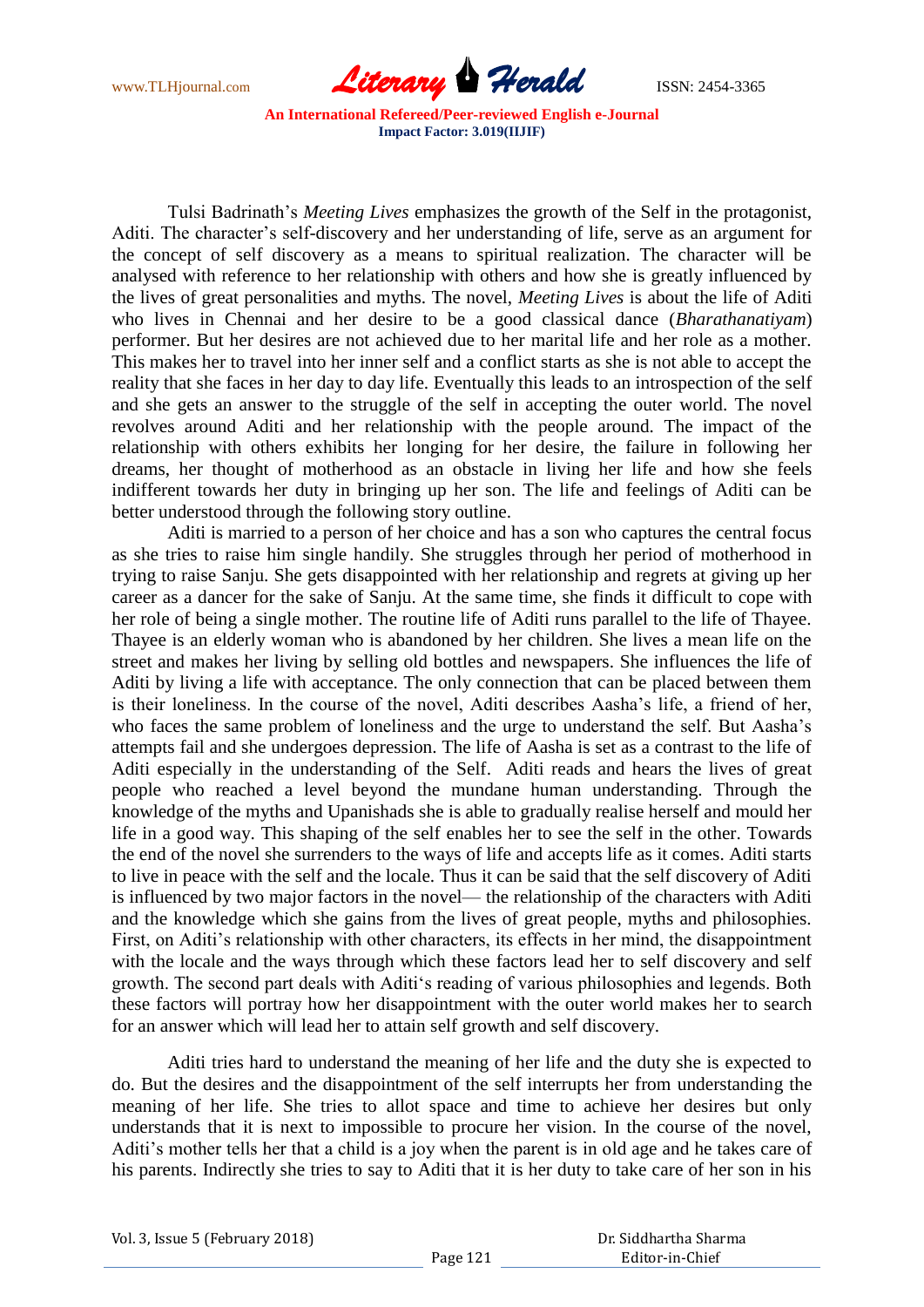

childhood and only then she can lead a meaningful life when she grows old. Aditi feels that Sanju is a tiring child and thoughts such as, "I shall abandon him" ( ML: 83) keep cropping up in her mind. These words explicitly show that Aditi complains about motherhood and is in no way happy and comfortable in raising her son.

The novel in a gradual way shows how Aditi succeeds to know herself through self analyses and starts a new life filled with a peaceful mind set. While the other characters fail to assert their condition or continue to live with the persisting thought of their incapability. Aditi stands distinct in her analyses of her life. Aditi is able to travel from reality to idealism. Reality is expressed through the life of Thayee and imaginative life is experienced through the thoughts of Aditi. When she sees Thayee through the windows she sees a person who has accepted and submitted her life to the will of life itself. This very thought makes her trigger and that is why Aditi goes on recollecting her past performance and peaceful days before her marriage with Murthy. The reasons may be the reality which she sees, the experiences from her own life and from the lives of people around her.

 The novelist introduces the submission of the Self to the Divine by displaying varied shades and levels of motherhood and the importance of a mother to a child and vice versa. After observing the life lived by Thayee she could have been disturbed. A source of energy is arrived when she gets to know the lives of Aryaamba and Bhuvaneshwari Devi. She is able to understand the greatness of Aryaamba and partially understands that acceptance and agreement with the ways of life will result in a composed life. Only after understanding the true power in the submission of the self she submits to the feet of Shiva. Aditi gets awareness from the life of Punitavati and this helps her to get rid of the worrying thoughts. In the course of the novel she is able to understand that the Divine is present in all beings and the difference is created only by the human mind. When Aditi realises that she is not able to live a life in her own way she goes to the level of searching the meaning of her existence. At this tremendously dejected condition she completely surrenders herself and Sanju at the feet of Lord Shiva. This makes her to obtain a spiritual perceptive in leading a life.

Unlike other women in the novel, Aditi does not slip out of life after her introspection. The best instance would be the character Aasha, Aditi"s friend. She lives in America and the friends communicate through letters. In the middle of the novel, we find Aasha"s visit to Madras. The description of Aasha by Aditi states that she is in a sullen state of mind. Aasha has to bring up her two children by herself and has no helping hand. Her husband, Rajesh would leave for work and is away for lengthy hours. She has not got a minute to spend for her alone. Dislocation and the feeling of loneliness make her to learn more about the Self in her— "Loneliness proclaims itself loudly but is absorbed into the silence" (ML: 194). Aasha slips into depression, and conceals this from Rajesh. This is because Aasha is not able to locate the reason for her despair and so covers it from her husband. She is not like Aditi who at times expresses her distress in bringing up her child. She is not able to discover the reason and the solution to her troubled mind and thus slips into a form of depression. She loses hope in caring for her. She is not able to come out and goes to the level which Aditi experiences and asks to her inner self, "Where am I in my life?" (ML: 199). Aasha says to Aditi that she wants to leave everything and go away— "A day off. Be by myself, away from the kids," but the thought shamed her into silence. "I want to leave everything and run away" (ML: 199). Aasha fails and falls from life and Aditi by surrendering to the will of the creator or to the ways of life lives life with serenity.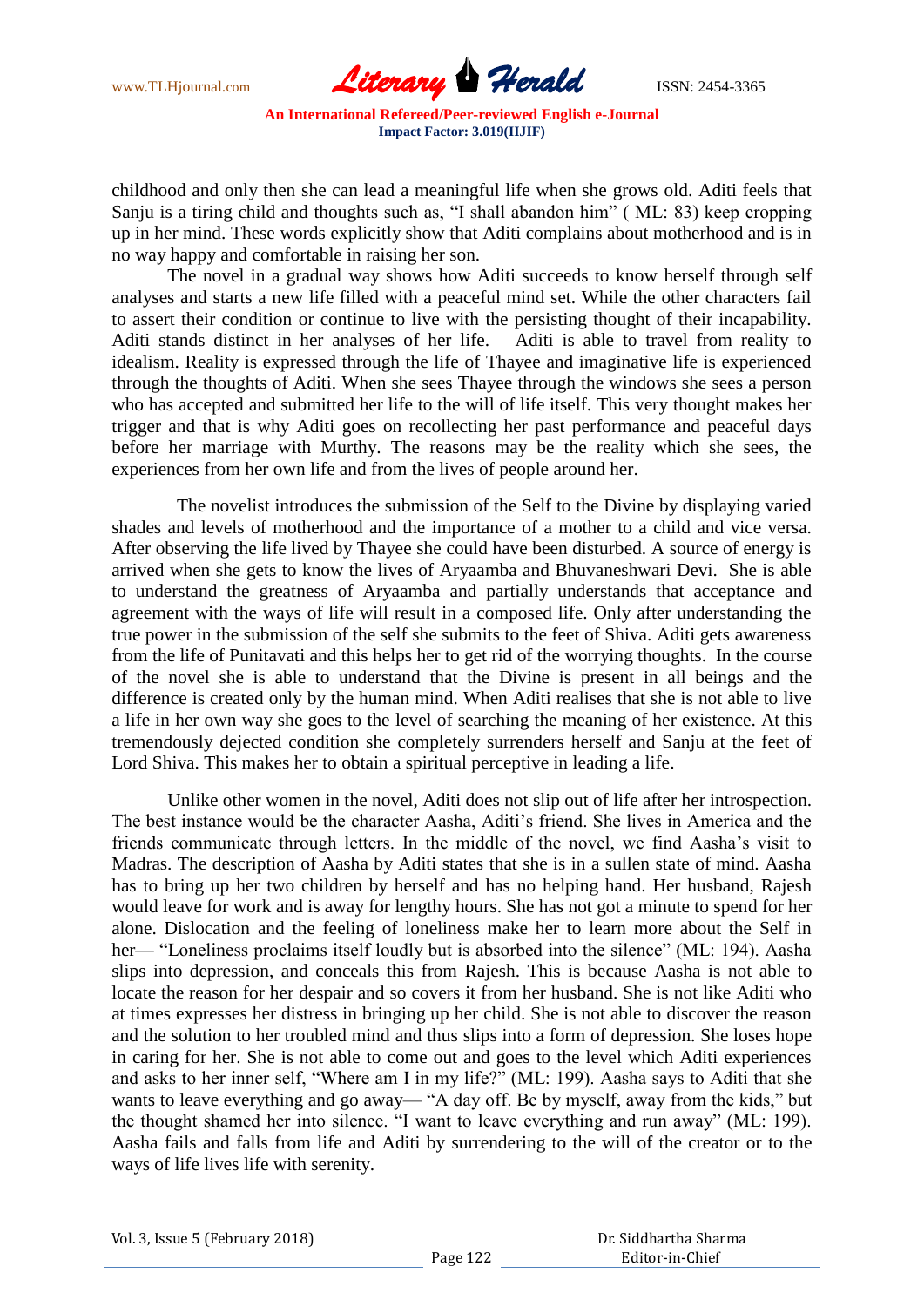

The way the characters meet their lives— *Meeting Lives*, gives a thorough reflection of how self analyses can turn into both a spiritual level and a fatal level. On one hand Aditi is able to penetrate into the depths of life and its meaning and articulates her understanding to a positive reverberation. She also develops the aptitude of understanding the Other.

The use of myths and legends in the novel gives explicit evidences to the central character and guides her to understand the "self" in her. Moreover the readers are given a clarified image of Aditi"s evolution. The novelist tries to expose the boisterous side of a woman in contrast to the calm character Thayee. Thayee hardly remembers her name called but Aditi strives to see her name in the papers and journals. The relationship she tries to acquire with her goals, husband and child stands incomplete until she really understands the innate self in others and the real essence of her being. Self-discovery in this novel helps in the process of discovering the human mind. Aditi is made to think of her past and the past experiences in connection with the myths seek out to her discovery of the Self. The reminiscence of her past is not coherent it occurs in reference to the present and thus forms an order. The essence of her life is not instantaneously seized by her, the past occurrences are put to find a meaning and this ends in her search of meaning. As a lover of dance she was ready to depart the worldly concerns and after a great search she believes that to be selfless as a mother it doesn"t mean to lose the self.

Tulsi Badrinath discovers the most intact cores of motherhood. There is the explosion of the self of a mother. The traditional set up of a wife, mother and a married woman is put under devastation. But as the novel progress, it exposes the recovery of the mother, a wife and a person in the mind of Aditi. The normal way of expression which is mandatory from a mother is shown through the character of Amma. The Self"s expression towards the duty bound life in expressed in the ways of Aditi.

*Meeting Lives* conveys the gradual realization of self-discovery through the character of Aditi. In general the novel throws light over the conception of motherhood in the lives of Aditi, her mother, friends and Thayee. It intensely brings to light the hidden thoughts of a mother, who goes through extensive changes without any sort of understanding. What is indirectly stated in the novel is the self analyses and fall from life by the characters except Aditi. They go through self analyses and the result brings an end to their mundane life and yields to the birth of melancholy as in the life of Aasha. It is only in the character of Aditi that the self discovery leads into a higher level of understanding of life. This higher level is the spiritual level of living. That is, the soul is able to connect beyond the material world and obtains the facility to penetrate into the depths of heart where the Divine exists; the Self is able to live alongside the Other with pure understanding. This level of relationship that is established with the self and the other is the meaning and the means of reaching a spiritual perceptive of life.

Tulsi Badrinath gives a variety of establishments with the self and the locale through the character of Aditi, the novelist tries to place a clear peculiarity between Aditi and other characters in the process of understanding the self and its life. Aditi is able to combat with her struggle and she is capable to render to her routine life with absolute acceptance and faith. She takes up life as it comes to her only after her introspection which leads to the submission of the self. The other characters go through the feeling of meaninglessness in their lives and continue to live with discontent. Aasha is the suitable example of this category— she is not able to travel through her mind and is down with major depression. She continues to live with discontent while Aditi cope with life through the means of pure dedication to the will of the